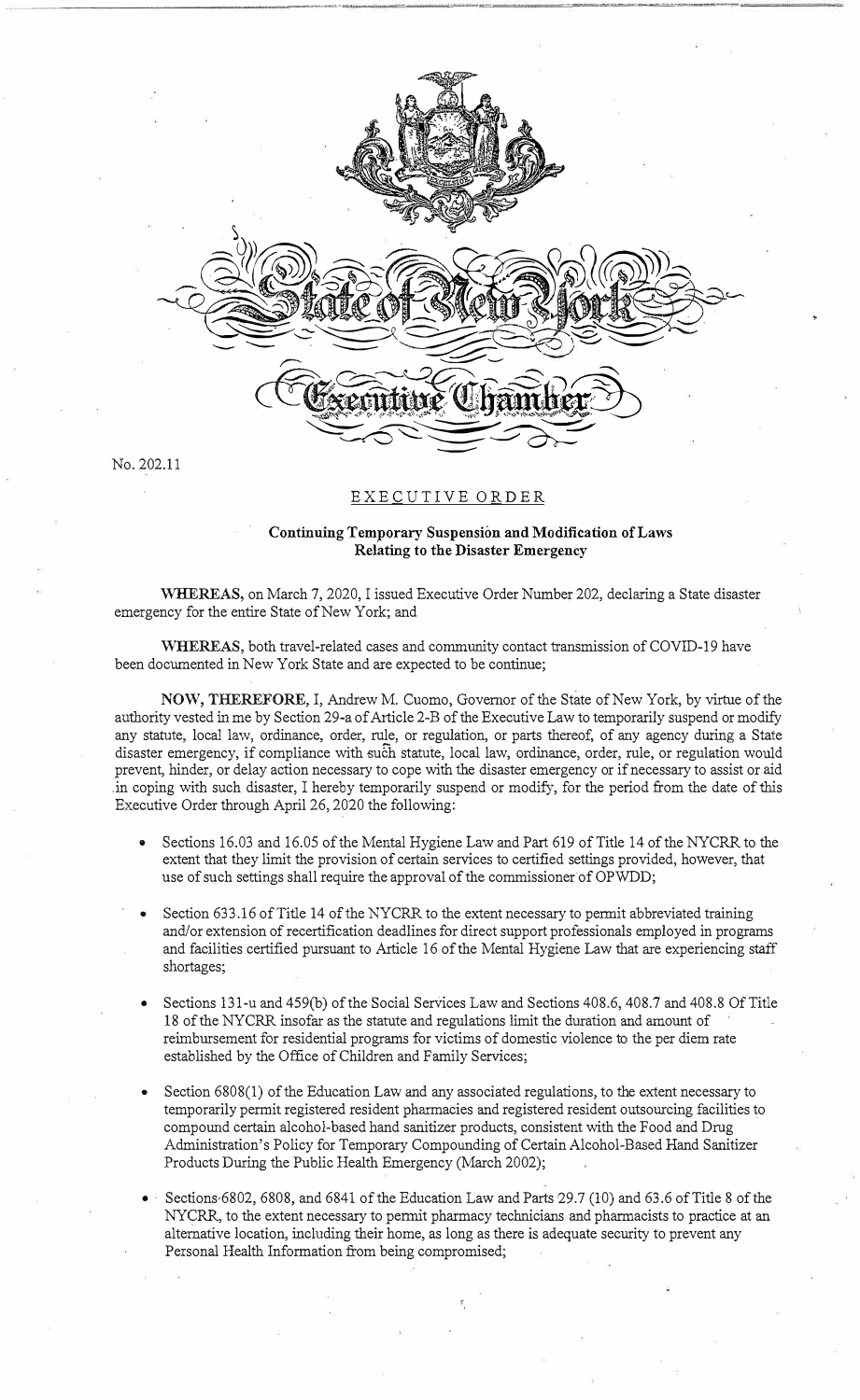- Subdivision 5 of Section 6907 of the Education Law and associated regulation, to the extent necessary to permit graduates of registered professional nurse and licensed practical nurse licensure qualifying education programs registered by the State Education Department to be employed to practice nursing under the supervision of a registered professional nurse and with the endorsement of the employing hospital or nursing home for 180 days immediately following graduation;
- Subdivision 11 of section 17 of the Public Officers Law, and any associated regulations, to the extent necessary to ensure that physicians assisting in the State's response to COVID-19 in a facility owned or leased by SUNY and operated by SUNY are not excluded from the provisions of section 17 of the Public Officers Law for the medical services provided as part of the State's response to  $COVID-19;$
- Paragraph a of subdivision 1 of section 17 of the Public Officers Law, and any associated regulations, to the extent that SUNY has designated a state volunteer program under this paragraph for SUNY Upstate Hospital, SUNY Stony Brook University Hospital, and University Hospital SUNY Downstate, that is comprised of both compensated and uncompensated volunteers;
- Subdivision (3) of section 6305 of the Education Law and subdivision (c) of section 602.12 of Title 8 of the NYCRR, and any other applicable state or local law, rule, or regulation, to the extent necessary to suspend the thirty-day requirement for submission of certificates of residence to community colleges in New York State, and to allow for electronic mail and mail by post applications for certificates of residence in every county for the duration of the COVID-19 emergency;
- Sections 2800(1)(a) and (2)(a); 2801(1) and (2); 2802(1) and (2); 2824(2) of the Public Authorities Law, to the extent consistent and necessary to allow the director of the Authorities Budget Office to disregard such deadlines due to a failure by a state or local authority to meet the requirements proscribed within these sections during the period when a properly executed declaration of a state of emergency has been issued;
- Section 103(2) of the General Municipal Law, Section 144(1) of the State Finance Law, Section 376(8)(a) of the Education Law, and Section 359(1) of the Public Authorities Law to the extent necessary to allow the non-public opening of bids; provided, however, that, where practical, public entities shall record or live stream bid openings so that the public has the opportunity to view such bid openings;
- To allow individuals and businesses licensed by the Department of State to extend the expiration date of their license:
	- Articles 6-D, 7, 7-A, 8-B, 8-C, 27, 28, 35-B, 35-C, 37-A, 39-E, 39-G, 41, and Section 399-pp of the General Business Law are amended, as necessary, to extend the time to renew a license to the 30<sup>th</sup> day following the expiration of this Executive Order;
	- Articles 6-F, 6-H, and Sections 130-131 of the New York Executive Law are amended, as necessary, to extend the time to renew a license to the 30<sup>th</sup> day following the expiration of this Executive Order;
	- Articles 12-A, 12-B, and 12-C of the Real Property Law are amended, as necessary, to extend the time to renew a license to the 30<sup>th</sup> day following the expiration of this Executive Order; and
	- Article 25 of the New York Arts and Cultural Affairs Law is amended, as necessary, to extend the time to renew a license to the 30<sup>th</sup> day following the expiration of this Executive Order;
- Section 1210.13 of Title 19 of the NYCRR, to the extent that continuing education requirements cannot be met due to the cancellation or postponement of courses during this COVID-19 emergency, to allow manufacturers, retailers, installers, and mechanics currently certified by the Department of State to continue to renew their existing certifications;
- Title 16, the Urban Development Corporation Act, to the extent a public hearing is required to effectuate a proposed project, provided that the Urban Development Corporation provides an alternative opportunity for the public to comment on proposed project and publishes notice of that opportunity consistent with notice requirements in the Act;
- Section 94 of the Executive Law, to the extent that certain trainings are required by Section 94 (10)(a-c), failure to meet such deadlines will not be held to be a violation of the Executive Law provided such trainings are complete in 30 days;
- Section 352-e(2) of the General Business Law to the extent that it requires response to coop/condominium offering plans in 30 days, provided, however, the timeframe for such response may be extended up to 30 days;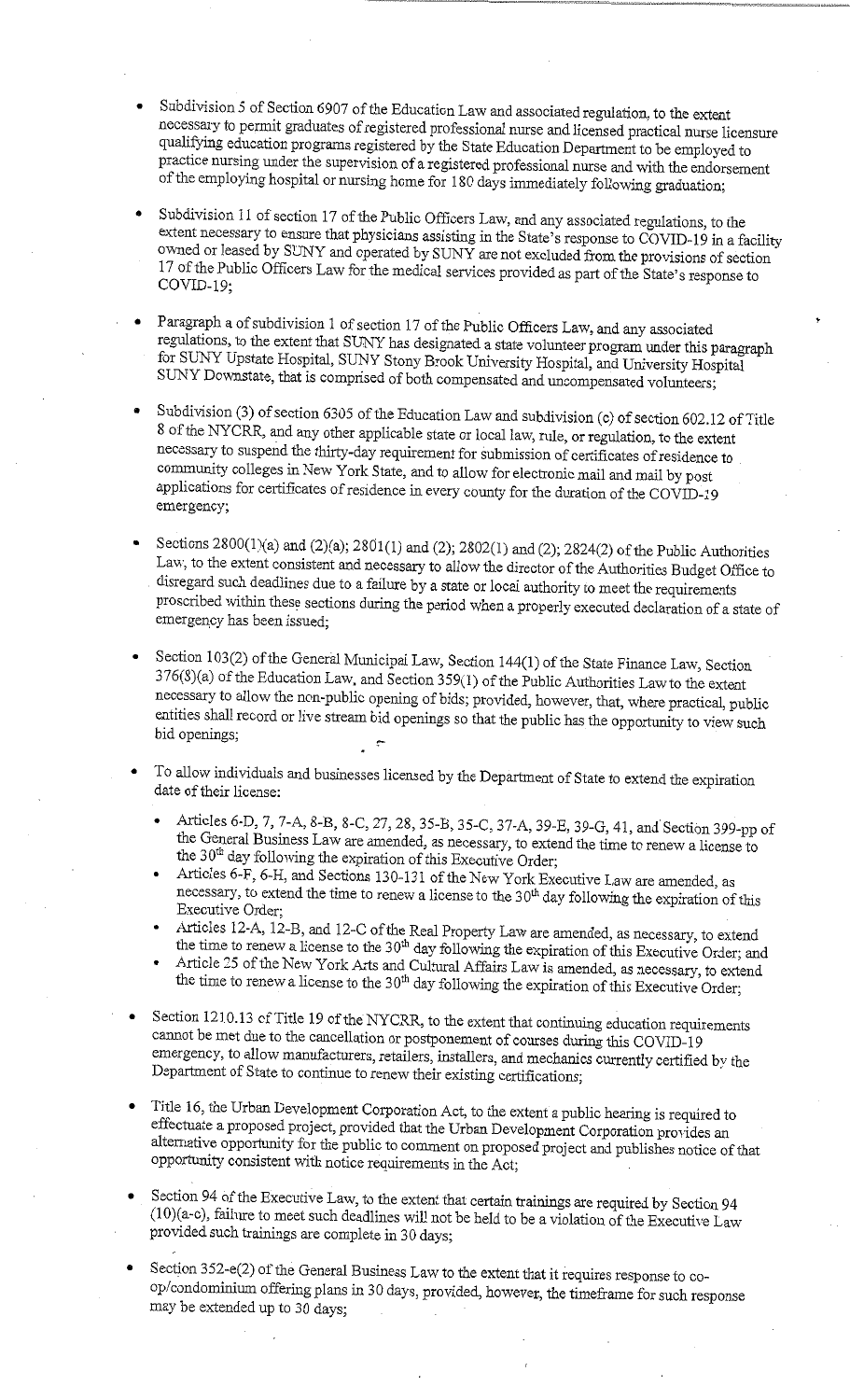- Sections 806, 808, 809, and 814 of the Executive Law, Section 24-0801 of the Environmental Conservation Law, and associated regulations to the extent necessary to suspend the statutory and regulatory time periods required for the Adirondack Park Agency to respond to requests for variances, permit modifications and otherwise process permit requests;
- Sections 6951, 6952, 6953 and 6955 of the Education Law, to the extent necessary to the extent necessary to allow midwives licensed and in current good standing in any state in the United States, or in any province or territory of Canada, to practice in New York State without civil or criminal penalty related to lack of licensure;
- Section 140(3) of the Transportation Law to the extent necessary to toll for a 30-day period corresponding to the duration of this Executive Order the requirement of a vehicle inspection within a period of six months last preceding, only for those vehicles voluntarily placed out of service due to the COVID-19 outbreak;
- Section 212 of the Retirement and Social Security Law, for the purpose of disregarding any income earned during the period of the emergency from the earnings limitation calculated under such section;
- Subdivision (a) of Section 301 of the Vehicle and Traffic Law, to the extent that it require annual safety inspections and at least biennial emissions inspections, so that vehicles may continue to be lawfully operated after the expiration of inspection certificates that were valid as of the date of this order but that expire hereafter; and
- Section 307(1) of the State Technology Law to the extent necessary to allow an electronic signature to be used by a person in lieu of a signature affixed by hand in executing documents and forms authorizing or accepting funeral services.

IN ADDITION, by virtue of the authority vested in me by Section 29-a of Article 2-B of the Executive Law to issue any directive during a disaster emergency necessary to cope with the disaster, I hereby issue the following directives for the period from the date of this Executive Order through April 26, 2020:

- The directive contained in Executive Order 202.4 related to the closure of schools statewide shall hereafter be modified to provide that all schools shall remain closed until April 15, 2020, at which time the continued closure shall be re-evaluated. No school shall be subject to a diminution in school aid due to failure to meet the 180 day in session requirement as a result of the COVID-19 outbreak, provided their closure does not extend beyond the term set forth herein. School districts must continue plans for alternative instructional options, distribution and availability of meals, and child care, with an emphasis on serving children of essential workers, and continue to first use any vacation or snow days remaining.
- The directive contained in Executive Order 202.10 related to restrictions on dispensing hydroxychloroquine or chloroquine for prophylactic purposes is amended as follows: No pharmacist shall dispense hydroxychloroquine or chloroquine except when written: as prescribed for an FDAapproved indication; for an indication supported by one or more citations included or approved for inclusion in the compendia specified in  $42$  U.S.C. 1396r-8(g)(1)(B)(i); for patients in inpatient settings and acute settings; for residents in a subacute part of a skilled nursing facility; or as part of an study approved by an Institutional Review Board. Any person authorized to prescribe such medications shall denote on the prescription the condition for which the prescription has been issued.
- During the period when an Executive Order limiting operation of a type of facility or limiting the number of persons who may occupy any space is in effect, any operation of such a facility or occupancy of any such space by more than the number of persons allowed by said Executive Order shall be deemed to be a violation of law and in particular, but not by way of limitation, shall be deemed to be a violation of the Uniform Code or other local building code in effect in the jurisdiction in which the facility or space is located. In the event of any such violation, any state, county, or local police officer authorized to enforce laws within the jurisdiction in which the space or facility is located is authorized to remove persons from such space or facility. In addition, in the event of such violation, any state, county, or local code enforcement official or fire marshal authorized to enforce the Uniform Code or other local building code within the jurisdiction in which the facility or space is located is authorized to issue an appearance ticket, a Notice of Violation, an Order to Remedy such violation, which shall require immediate compliance, and/or a Do Not Occupy Order to any owner, operator, or occupant of any such facility or space. Nothing in this provision shall limit the authority of any governmental unit or agency to take such other and/or additional enforcement actions to the extent necessary to ensure compliance with such occupancyrelated directives or facility operation-related directives.